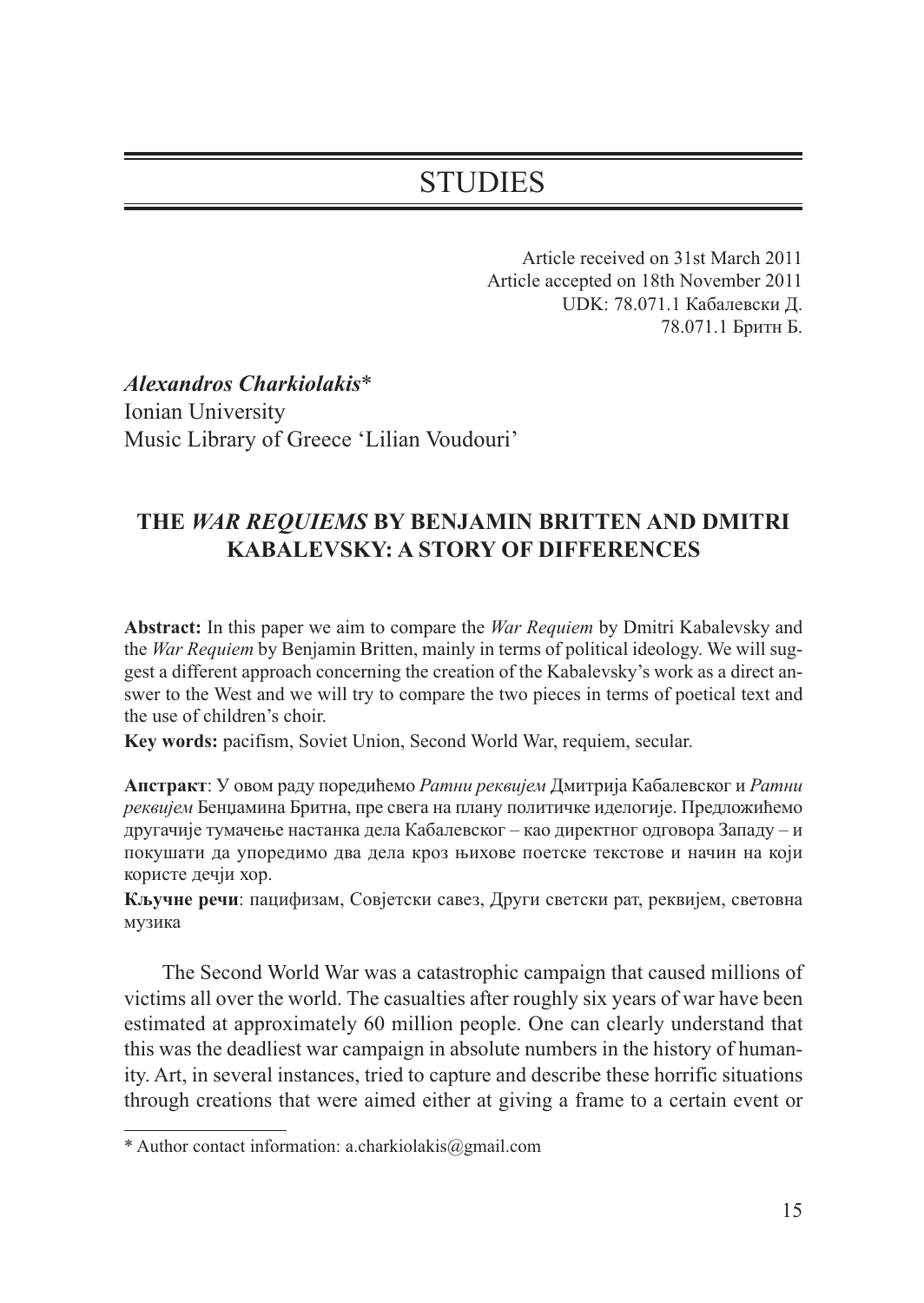giving a general view of the outcome. Many works of art have juxtaposed pacifist meanings with the glorification of the victorious side or even remained focused on only one side of this balance, trying sometimes to act as political statements regarding the contemporary reality of the moment when they were presented.

The two works under consideration, the *War Requiem op. 66* by Benjamin Britten and the *Requiem op. 72* by Dmitri Kabalevsky, which was dedicated to "those who died in the fight against fascism", belong to two different worlds by definition. Britten composed his *War Requiem* for the consecration of the new Coventry Cathedral on 30 May 1962, an ancient church that was destroyed during a bombing raid. On the other hand, Dmitri Kabalevsky composed, as far as we know, his own *Requiem* solely for personal purposes and not because of any type of commission.

Comparing the two pieces might seem an obvious task, although an effort of that kind has not come to my attention so far. Maybe the reason is that Dmitri Kabalevsky has not been researched thoroughly by Western musicology, especially those issues that concern his music.1 Benjamin Britten of course stands clearly on the other side. Many books and articles have appeared that discuss his music, and his works are being performed in concert halls all over the world. Britten's *War Requiem* is a standard repertoire piece that has been recorded widely whereas the Kabalevsky's work is rarely performed and the researcher will face many difficulties to locate the few available recordings of it or even a score. Our main goal will not be solely to discuss the music, although there is one main issue that we will touch upon, but to present and discuss the differences of two different spheres that are reflected in these two pieces.

Primarily, one should focus on the framework within which these two works appeared. Benjamin Britten received an informal suggestion to compose a choral and orchestral work2 for the new Cathedral in Coventry. He received this invitation as early as 7 October 1958. The first draft of the piece was completed on 20 December 1961.3 On the other hand, the information about the Kabalevsky's work

<sup>&</sup>lt;sup>1</sup> His educational work and role has proved to be far more appreciated by the West, see for instance the publication of his book Dmitri Kabalevsky, *Music and education: a composer writes about musical education*, London, Jessica Kingsley Publishers – UNESCO, 1988. Kabalevsky was named honorary president of the International Society of Music Education for his role as a music educator within the bounds of Soviet Russia but also on an international level. See also, Mary McCarthy, *Toward a global community: the International Society of Music Education 1953 – 2003*, ISME publication, 42, accessed on 29/1/2011, http://www.isme. org/index.php?option=com\_content&view=article&id=53:isme-historybook&catid=31:other&Itemid=6

<sup>2</sup> Mervyn Cooke, *Britten: War Requiem*, Cambridge, Cambridge University Press, 1996, 21. <sup>3</sup> Cooke, *op. cit.*, 25.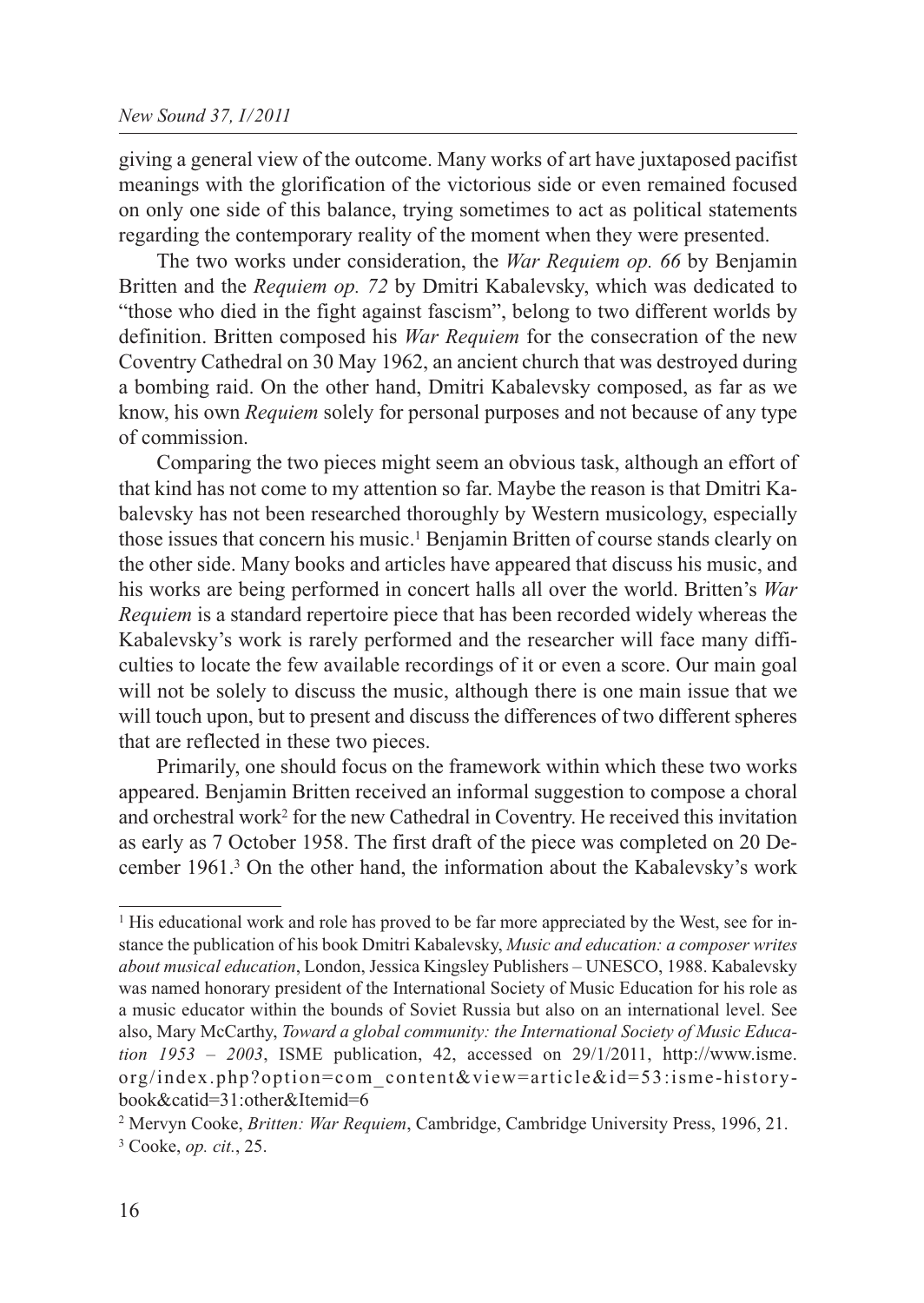is not that precise. We know for a fact that the vocal score was composed by 4 November 1962<sup>4</sup> and that the premiere of the work took place in February 1963.<sup>5</sup> One interesting issue is that the composer fixes the period 1962–1963 as the year of its composition<sup>6</sup>, probably because the vocal score was prepared first with the full score following. This is a common practice for choral works since the composer needs to dispatch certain portions of the work to the choir and singers in order to rehearse for an upcoming performance. It becomes quite obvious that the two works seem to be following a parallel track, although Kabalevsky obviously started working on his composition much later than Britten.

The difficulties that Britten faced when he decided to ask Galina Vishnevskaya to take on the soprano solo of his piece are a well-known fact and have been thoroughly described in several sources. In brief, the English composer decided to enhance the, already obvious, pacifist message of his work by asking the baritone Dietrich Fischer-Dieskau (a German), the tenor Peter Pears (an Englishman) and the soprano Galina Vishnevskaya (a Soviet woman) to perform the soloist parts of his *War Requiem*. However, this was not possible due to the refusal of the Soviet authorities,<sup>7</sup> at least for the premiere of the work since Vishnevskaya was allowed to perform it on several other occasions. As it is quoted by Vishnevskaya: "Ekaterina Furtseva, the minister of culture, asked her [Vishnevskaya]: 'How can you, a Soviet woman, stand next to a German and an Englishman and perform a political work?'"8 Britten made a final attempt to reach an agreement with the Soviets but with no success. He decided to send a letter to a certain Vladimir Stepanov in the Soviet Ministry of Culture in order to ask him personally to reconsider their decision for the participation of Galina Vishnevskaya in the premiere of the work.<sup>9</sup> Unfortunately, Britten did not succeed in an agreement being reached on this. Obviously, the Soviets thought of the matter in political terms: "[Britten] told E. M. Foster that 'the Soviets have forbidden me to have my precious Russian soprano… the combination of Cathedral and Reconciliation with W. Germany... was too much for them."<sup>10</sup> This string of events seems to be leading us towards another possibility that, curiously enough, it has never been connected with the creation of Kabalevsky's *Requiem*. We know for a fact that an

<sup>4</sup> Dmitri Kabalevsky, *War Requiem*, vocal score, Edwin F. Kalmus, 152

<sup>5</sup> Boris Schwarz, *Music and Musical life in Soviet Russia*, New York, W. W. Norton and Company, 1972, 429.

<sup>6</sup> Kabalevsky, *op. cit.*, 3.

<sup>7</sup> Cooke, *op. cit.*, 27

<sup>8</sup> Humphrey Carpenter, *Benjamin Britten: a biography*, London, Faber and Faber, 1993, 409.

<sup>9</sup> Letter to Vladimir Stepanov on the 14 December 1961, currently in Britten-Pears Foundation <sup>10</sup> Carpenter, *op. cit.*, 409.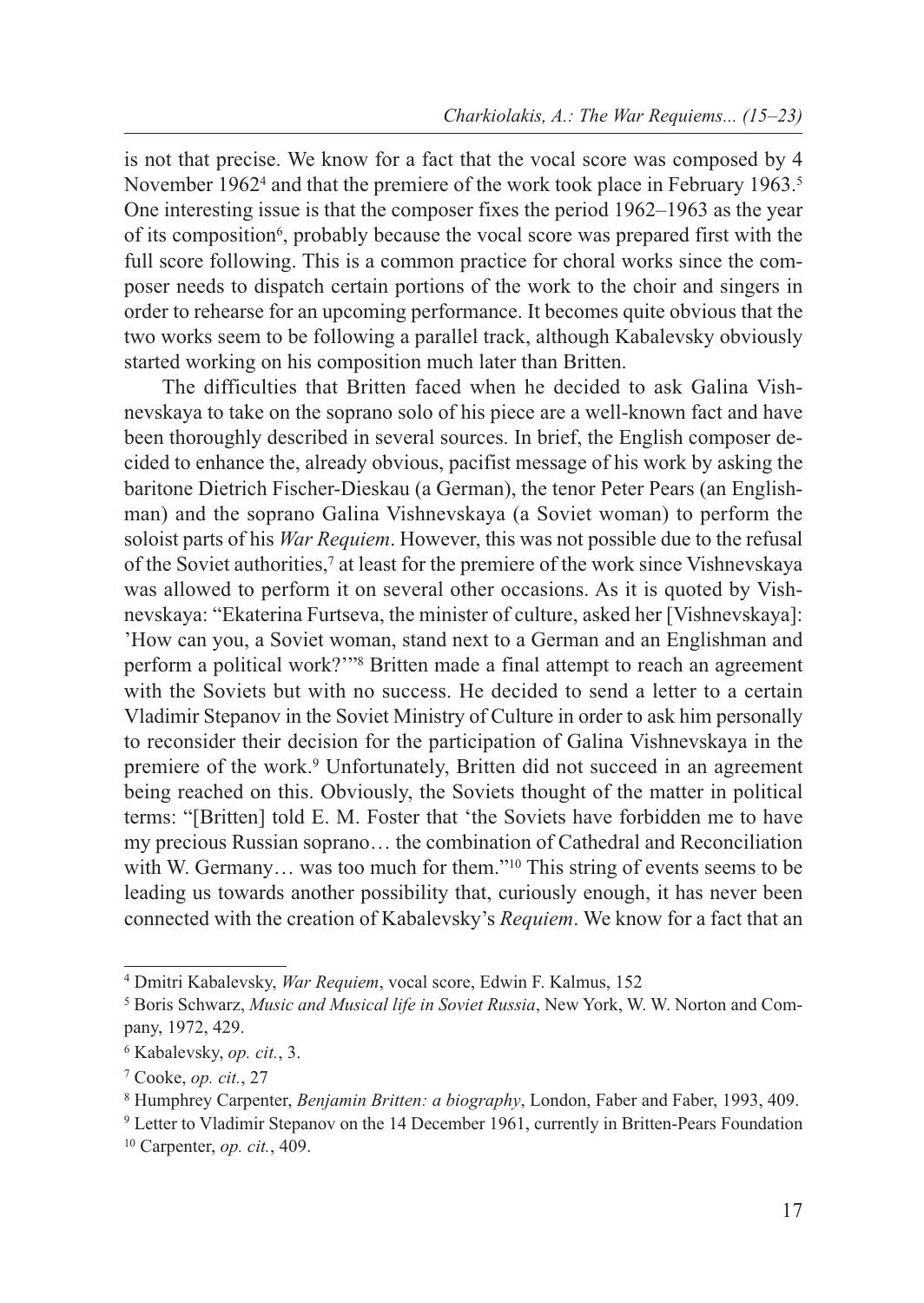### *New Sound 37, I/2011*

official letter was sent to Ekaterina Furtseva on 9 August 1961.11 In this letter, the concept of the work was fully described to the Soviet authorities in order for them to give their approval for Vishnevskaya to participate. Dmitri Kabalevsky was already a dedicated member of the Communist Party from 1940 and as Krebs describes him: "He has become the image of the Soviet musical figure: the musical *deiatel'*. With Khachaturian, he has most faithfully served as a missionary for his country's creative ideology… Kabalevsky perennially leads, hither and yon, delegations, another Soviet tradition. He addresses mass workers, he appears with Mongolian collective farm workers, he writes articles for the domestic and foreign newspapers and journals, he appears on television panels where he argues his view in articulate Russian, French, or English, he both receives and presents awards at festive and solemn occasions".12 Judging by the profile described above, Kabalevsky would seem an obvious choice for a composer that could have been asked by the authorities to produce a commensurate work to Britten's in order to tell the story from the Soviet point of view. Although this suggestion cannot be proved through documents or any other written proof, I would like to suggest an explanation and say that there is a quite high probability that Kabalevsky composed his work as a direct answer to Britten's *Requiem*, and especially in the middle of the Cold War years. The fact that Kabalevsky's *Requiem* has not enjoyed wide success in the West probably played its role in the loose or complete absence of connection between these two works. It might be worth mentioning that when the Kabalevsky's work was published by Kalmus, in his series of vocal scores (publication number 6269), it was actually renamed. The Kalmus's score clearly states the title as being *War Requiem* on the cover page. One cannot be sure what the reasons were for a different title for the Western public; most probably this was a marketing move on the part of the publisher. Unfortunately, our efforts to establish a communication with Kalmus were not successful. Therefore, we cannot be sure if the composer actually agreed with this practice.

Furthermore, we would like to touch upon just two, of many, of the issues that could occur from the close examination of the two pieces. Firstly, we would like to comment on the use of poetry in both *Requiems*. Both works are profoundly secular, although Britten chooses to use parts of the Latin Mass for the Dead (Missa pro Defunctis). The two poets featured in these works are Wilfred Owen (1893–1918) for the Britten's work and Robert Rozhdestvensky (1932–1994) for the Kabalevsky's piece.

<sup>11</sup> Cooke, *op. cit.*, 27.

<sup>&</sup>lt;sup>12</sup> Stanley D. Krebs, *Soviet composers and the development of Soviet music*, London, George Allen and Unwin LTD, 1970, 255.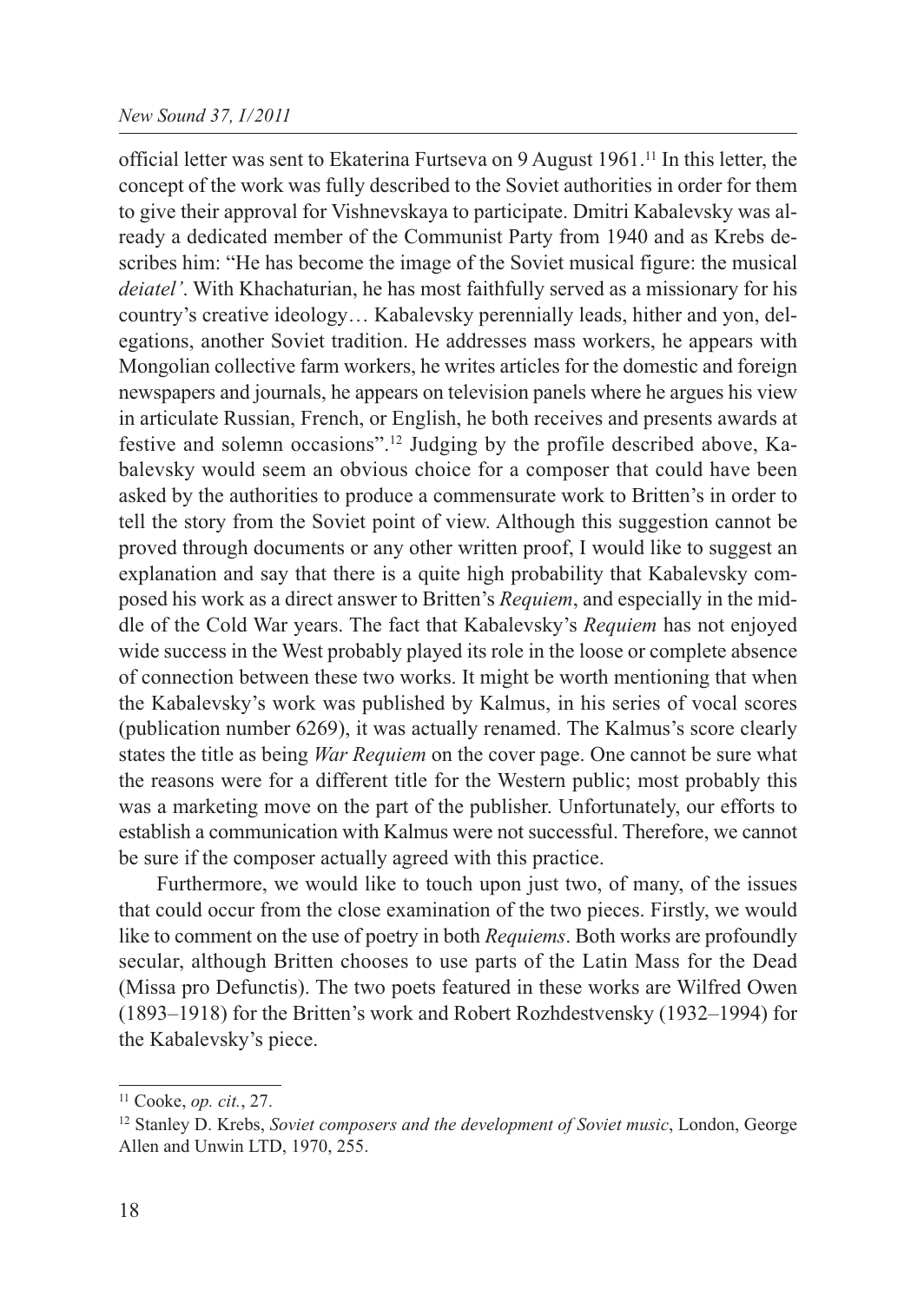The choices made by the two composers bear their own symbolism. Wilfred Owen was a well-known poet who died in action during the First World War,13 a war that left an indelible memory, a fatal mark and trauma that designated it as The Great War,14 although the Second World War was by far the deadliest ever. Using poetry that derives directly from the years of the First World War, Britten actually conveys a holistic pacifist message to listeners. The composer wisely connected the two catastrophic periods, the two Wars, showing the futility of it from a general point of view. Britten's pacifist ideology is not something that needs to be commented on since many musicologists have dealt with it through the course of research. Pacifism is widely exposed in many of his works. Actually, his beliefs were the reason for refusing to join the Army during the Second World War campaign of the Allies.15 Interestingly enough, Jim Ellis suggests: "Despite Owen's intimate and subjective portrayal of the sufferings of war, the causes of these sufferings are continually signalled in the poetry and are, in fact, made in the name of the public. 'The next war' for example, in the 'Dies Irae' section of the *Requiem*, comments on the perversity of a war that kills men in the name of national ideologies."16 Britten finds the perfect material in order firstly, to depict all these catastrophic consequences that war brings, and Coventry Cathedral was one, and secondly, to make a political statement.

On the other hand, Kabalevsky arranges poetry that was written by Robert Rozhdestvensky. As it is mentioned in an obituary of the poet: "It was at this time [the time mentioned is the end of the 1950s] that Rozhdestvensky published, in the Moscow monthly magazine Yunost ('Youth') – around which the leading young Soviet poets gathered – his best-known collection of poems, Rekviem ('Re-

<sup>13</sup> For more information on Wilfred Owen see Dominic Hibberd, *Wilfred Owen, The Truth Untold*, London, Weidenfeld & Nicholson, 2002 and for his writings Wilfred Owen, *The Complete Poems and Fragments* edited by Jon Stallworthy, London, W. W. Norton, 1984 and also in the "First World War Poetry Digital Archive" from the University of Oxford, http://www. oucs.ox.ac.uk/ww1lit/collections/owen

<sup>&</sup>lt;sup>14</sup> On this matter see the writings of prominent scholars such as Jay Winter, Geoffrey Parker, Paul Fussell and others. Some indicative titles on the subject are Paul Fussell, *The Great War and Modern Memory*, Oxford, Oxford University Press, 2000, Witner, Jay, Geoffrey Parker and Mary Habeck (editors), *The Great War and the Twentieth Century*, Yale University Press, 2000 and others.

<sup>15</sup> Cooke, *op. cit.*, 1-19.

<sup>16</sup> Jim Ellis, "Strange Meeting: Wilfred Owen, Benjamin Britten, Derek Jarman, and the *War Requiem*" in Richard Dellamora and Daniel Fischlin (editors), *Genre, Nationhood, and Sexual Difference*, New York, Columbia University Press, 1997, 283.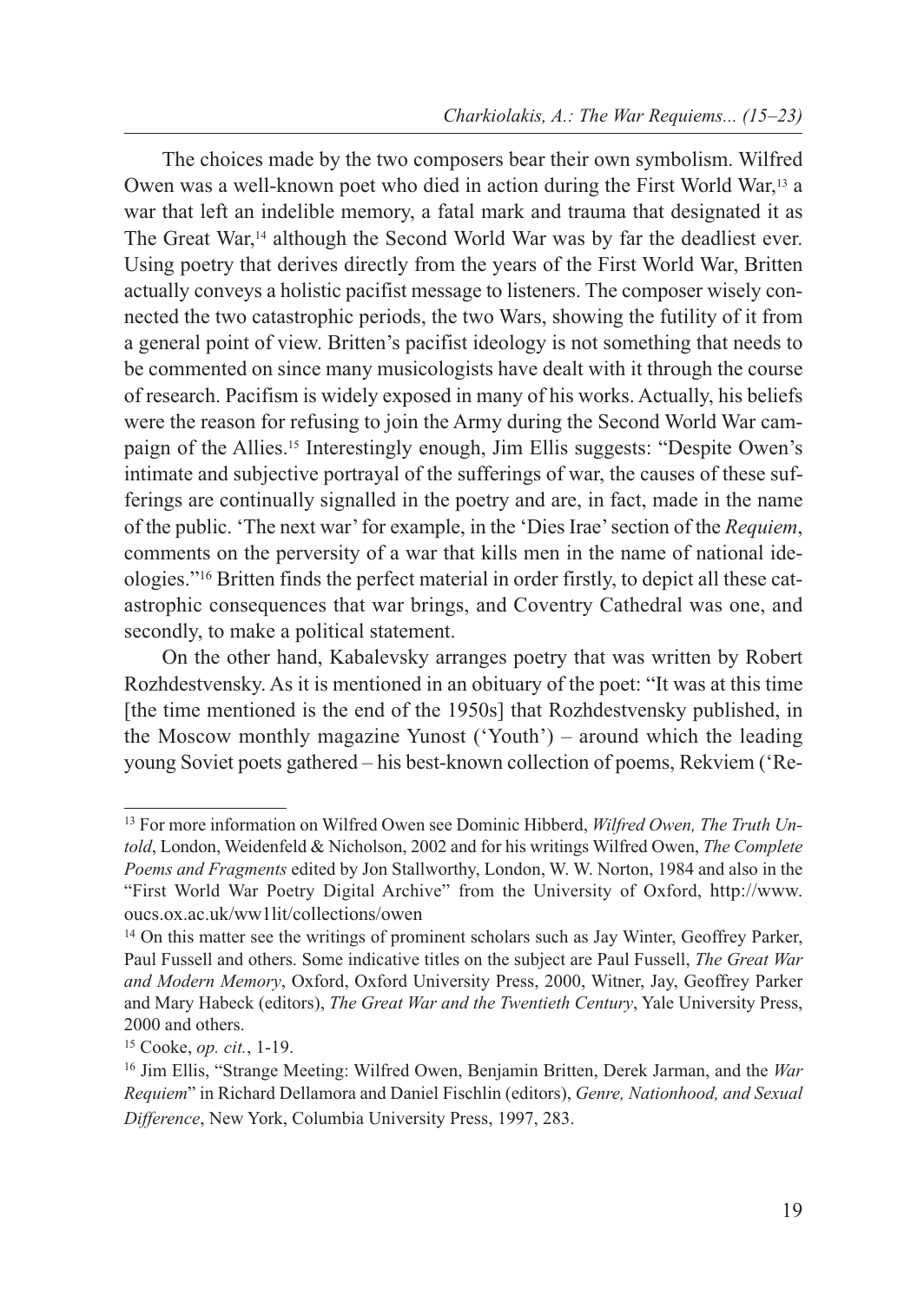quiem'), a homage to the dead of the Second World War".17 The poet, at the time of its composition, was thought to be one of the prominent young writers of his time. He was the member of an informal group of young poets; among them were Yevtushenko and Akhmadullina, who talked about and asked for a far more liberal environment in order for art to flourish. However, after October 1964 and the overthrow of Khrushchev, Rozhdestvensky's criticism narrowed down. It is worth mentioning that Rozhdestvensky never fell out of favour with the Soviet government. The work evolves in three distinct parts that comprise eleven different movements. The words "Eternal Glory" and "Remember" are placed in the epicentre of the poetical text and thus, in the centre of the musical text. Kabalevsky composes a glorifying work that has a clear message: to sanctify all those who fought in the Great Patriotic War, as the Second World War was described in the Soviet Union. The main question remains: is this a propaganda work? In general terms, one can answer affirmatively. There are certain moments where some hypodermic pacifist messages are stated; for instance, one can mention the verse: "In our future, there'll be no war, there'll be no fear. In our future, there'll be no suffering, there'll be no poverty".18 Even in this case though, the message is propagandistic enough to show that all these can only happen within the bounds of a certain systemic world, a certain political *zeitgeist*. Kabalevsky's *Requiem*, as it happens with many of his other works, carries a political message. It comes as a political statement to whomever it concerns, probably the West.

Judging these two works in political terms one should be very cautious. The ideological world of Britten has been commented on as being that of a semi-leftist ideology sympathizer. As it is mentioned in Carpenter's book: "Rosamund Strode believes that though Britten 'went through semi-socialist periods, he wasn't really very socialist. I think he was a non-political animal, like a lot of artists'"19 and on another occasion: "After Britten's death, Pears was asked whether his and Britten's political views in the post-war years had differed from those in the thirties. 'They were a little more fluid, I suppose', he answered. 'Ben… always said he could never see himself voting Conservative. He voted either Liberal or Labour all his life, and varied as to which he thought looked like the best policy at the time… He was never a member of any political party, other than the Peace Pledge Union... That was roughly my stand too"".<sup>20</sup> It seems that it would be far more

<sup>17</sup> Jeanne Vronskaya, "Obituary: Robert Rozhdestvensky" in The Indipendent, 23 August 1994, accessed on 31/1/2011 at http://www.independent.co.uk/news/people/obituary-robertrozhdestvensky-1385245.html

<sup>18</sup> Kabalevsky, *op. cit.*, II.

<sup>19</sup> Carpenter, *op. cit.*, 486.

<sup>20</sup> Carpenter, *op. cit.*, 486.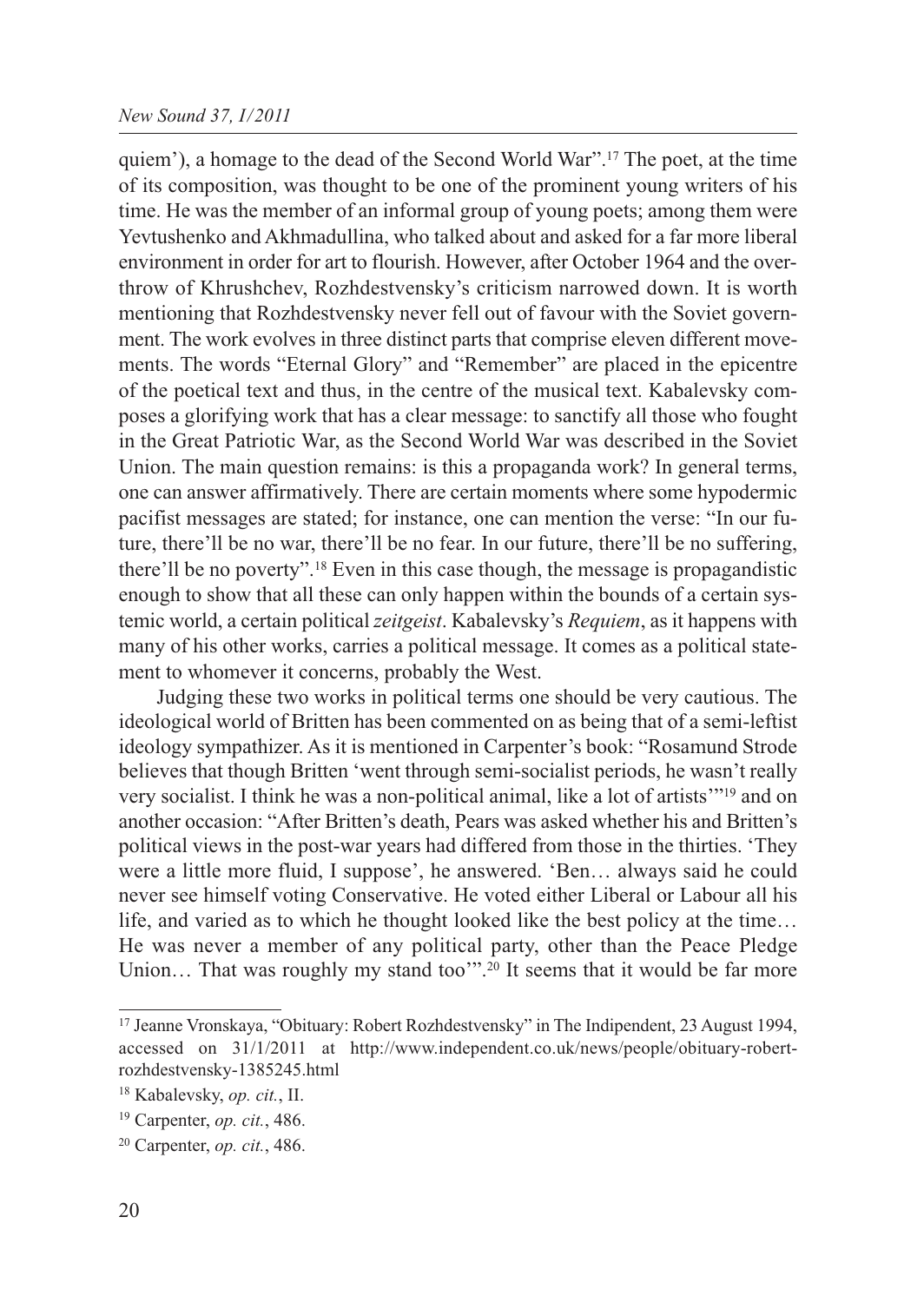fair to say that Britten was a pro-radical more than anything else. He was certainly not pro-communist or pro-Soviet and this was proved on an occasion after his visit to the Soviet Union in March 1963. Britten gave an interview to "*Pravda*" where "he was also quoted as saying that 'the artist's social duty' was 'to form, educate and develop [the] people's artistic taste.'… Martin Cooper queried whether Britten had said 'people' or 'the people', and wondered whether he realized the important ideological difference between the two when speaking to Soviet citizens… Cooper suggested that readers of *Pravda* would assume from this 'that he was in fact subscribing to the full Communist doctrine of art as an instrument of ideological propaganda'".21 Britten's response to what *Pravda* wrote was "I was sickened by *Pravda* getting me all wrong"<sup>22</sup> since he believed that this was done on purpose. Thus, Britten's political message in one of his most political works, the *War Requiem*, seems to be quite apart from the political message propagated by Kabalevsky's composition. Pacifism seems to become a centralized ideological movement from where Britten starts. The differences are crystal clear. Kabalevsky composes a patriotic piece, a work of almost socialist realism that bears messages of communist superiority.

Although we focused on those features that had to do mainly with the background of the two works and not on the actual music realisations, this should not be taken as a gesture of neglect towards the pure musical features. On the contrary, I believe that there are quite a few interesting pages of music that could be further researched and compared. In this instance, it would be useful to depict just one of those points and that is the musical realisation of the text that is performed by the children's choir. Yet again the use has different, mostly political, incentives. Britten assigns the boys' choir in several parts of the work. However, he connects them in those parts with sacred texts. More specifically, we would like to focus on the use of the boys' choir in the "Libera Me" part of his *War Requiem*. The boys' choir only performs in the final stage of this movement, singing the "In Paradisum" line that is interpolated in a sense of Cantus Firmus juxtaposed to the other lines of the orchestra. The use of the boys' choir is not unsuccessful: Britten creates a musical effect of children's voices heard from a distance that refers directly to angels, especially when this is combined with the verses "let us sleep now" that are derived from Owen's poetry. It is quite interesting to point out the use of the Lydian mode of D that the boys' choir adopts.<sup>23</sup> The presence of the boys' choir remains audible till near the end of the work.

In Kabalevsky's *Requiem* the use of the children's choir is different by default. The choir appears on three occasions: in Part II, number 8, entitled "Our Children",

<sup>21</sup> Carpenter, *op. cit.*, 418-419.

<sup>22</sup> Carpenter, *op. cit.*, 419.

<sup>23</sup> Cooke, *op. cit.*, 76.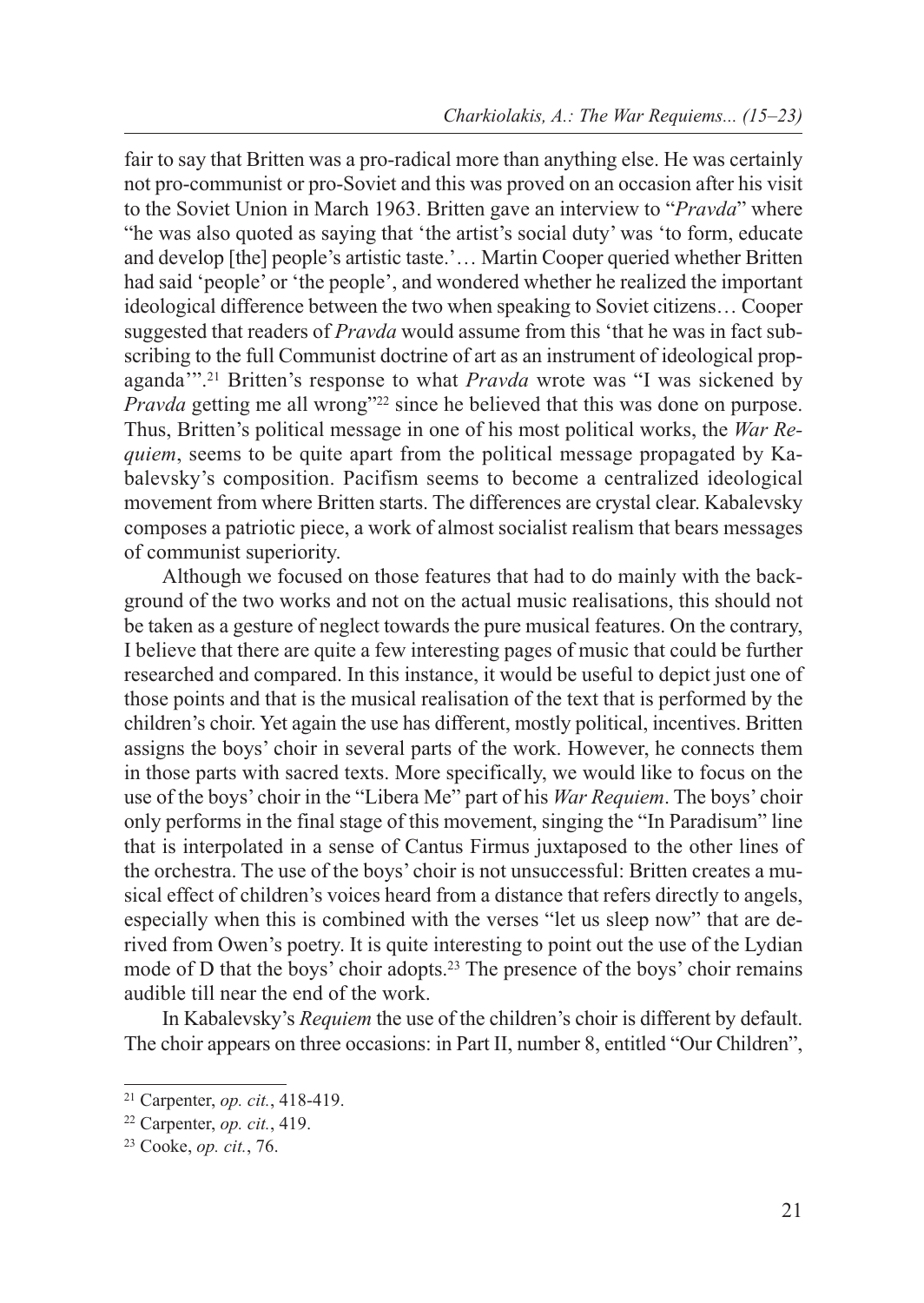### *New Sound 37, I/2011*

and in two different instances in Part III, number 11, entitled "Remember", with the second and third appearance being mostly a repeat of what was performed during the first appearance of the children's choir, with the exception of a small part that functions as an almost final remark. Kabalevsky's ability to write children's music has been widely acclaimed by many and his views on the subject have been recorded on quite a few occasions.24 In Kabalevsky's *Requiem*, the children are being used in a more systemic and completely political way. Children, who represent the future, make a vow to build and create what their fathers did not build, what their fathers did not create because they died in the Great Patriotic War. Kabalevsky offers a significantly optimistic view of the future. Furthermore, one should point out the choice of the composer to use the children's choir for proclaiming his pacifist message. Kabalevsky assigns children to utter a desperate cry to the world to "kill off the war" and to "curse the war". This is truly the final remark that the composer seems to wish to be attributed as an aftermath, with a D Major chord being used, a far more straightforward choice than the one made by Britten, to emphatically point out those sentiments.

In comparing the performing parts of the children's choir in the two works discussed, one can move towards a general conclusion, which really applies to the whole of the work. Britten's aim was to complete an apolitical work, containing such political statements in as far as pacifism is a political stand, which reflects his sentiments towards human life and the devastation of war. On the other hand, Kabalevsky's scope moves towards creating a work that superimposes the political and national sentiment first.

Finally, the truth is that these two pieces have gained, rightfully or not, their position in the repertoire and in the history of western music. Britten's *War Requiem* is widely performed whereas the performances of Kabalevsky's *Requiem* are rare. Probably this has to do, to some extent, with the quality of the two works but also because of the outdated messages that are revealed in Kabalevsky's score. The Cold War years are something from the past and propaganda music needs to be of high calibre in order to continue being performed. Nevertheless, it has been quite a surprise to discover that comparisons such as the ones being presented in the corpus of this paper did not emerge much earlier. The hypothesis that Kabalevsky's *Requiem* was informally "commissioned" by the Soviet authorities or that the composer took the initiative to "answer" the West in an analogous way cannot be confirmed definitively. However, I truly believe that the reason for Kabalevsky to compose such a work was along those lines that present him as a ded-

<sup>24</sup> See for instance Dmitri Kabalevsky, *Music and education: a composer writes about musical education*, London, Jessica Kingsley Publishers and UNESCO, 1988.